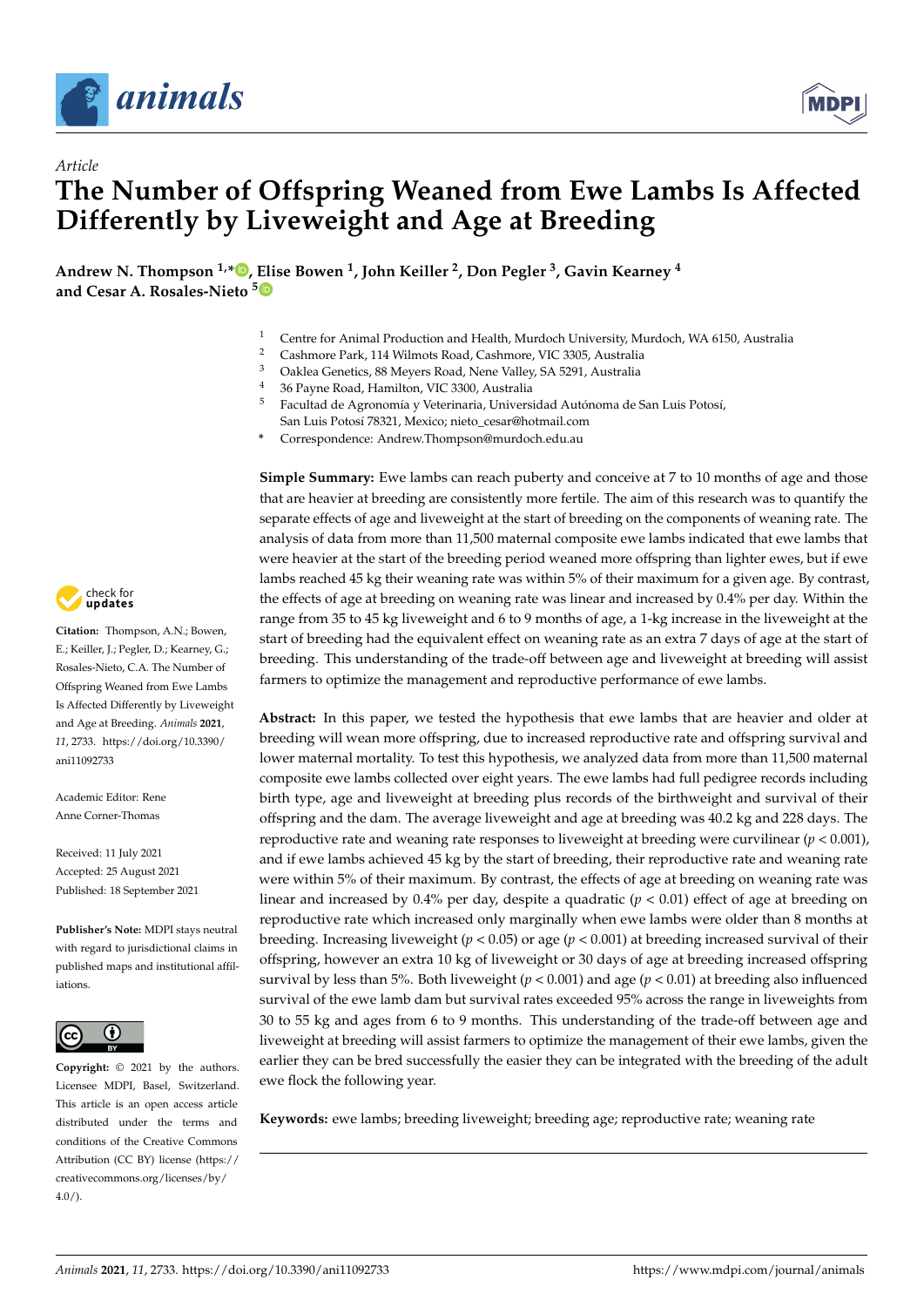#### **1. Introduction**

Breeding ewe lambs at 7 to 10 months of age can increase lifetime reproductive performance  $[1,2]$  $[1,2]$  and farm profitability  $[3-5]$  $[3-5]$ . The number of offspring weaned from ewe lambs is highly variable and generally poor in comparison to older ewes [\[6–](#page-12-4)[9\]](#page-12-5). Ewe lambs that are heavier at breeding due to improved nutrition pre- and post-weaning consistently achieve higher fertility and reproductive rates, although the responses vary significantly between individual flocks and breeds [\[10](#page-12-6)[–15\]](#page-13-0). Improved nutrition during the breeding period is also positively correlated to reproductive rate, and the effects of growth rate during the breeding period were evident irrespective of the liveweight at the start of breeding indicating that their effects are additive [\[13,](#page-12-7)[14\]](#page-12-8). By contrast, there is limited evidence regarding the effects of liveweight at breeding, when 7 to 10 months of age, on other components of weaning rate including the survival of their offspring. Griffiths et al. [\[16\]](#page-13-1) reported that liveweight at the start of breeding had no effect on the likelihood of a ewe lamb failing to rear a lamb to weaning, however survival of the offspring was not quantified. Offspring from ewe lambs with higher breeding values for post-weaning weight were heavier at birth [\[17\]](#page-13-2), and birthweight is critical to the survival of offspring from ewe lambs given they tend to be significantly lighter at birth than the offspring from adult ewes [\[2](#page-12-1)[,6,](#page-12-4)[7\]](#page-12-9). There are also no data regarding the effects of liveweight at breeding on the mortality of the ewe lamb. However, it could be expected that the survival of ewe lambs and their offspring will be greater when ewe lambs are heavier at breeding.

Generally, increasing age at breeding is associated with higher fertility and reproductive rate [\[18,](#page-13-3)[19\]](#page-13-4). Gaskin et al. [\[19\]](#page-13-4) reported that varying age at breeding influenced the probability of ewe lambs becoming pregnant but the effect was variable and age had no effect on the probability of multiple births. Furthermore, the studies of Dyrmundsson [\[6\]](#page-12-4), Laster et al. [\[18\]](#page-13-3) and Gaskin et al. [\[19\]](#page-13-4) used breeds not common to the sheep production systems in Australia, including Targhee, Columbia, Rambouille, Polpay and Finn crosses, the number of ewe lambs was limited to between 7 and 630 per breed and most of the ewe lambs were between 6 and 7.5 months old during breeding. In addition, there appears to be no evidence regarding the effects of age at breeding on the survival of the ewe lamb and her offspring, and the effects of age and liveweight at breeding are often confounded and there have been few attempts to separate their effects. If ewe lambs can be bred successfully at a younger age they can be more easily integrated with the breeding of the adult ewe flock the following year. Understanding the trade-offs between age and liveweight at breeding on weaning rate and its components will therefore assist sheep producers to optimize decisions related to the time of breeding ewe lambs and their nutritional management before breeding through to lambing. Therefore our study tested the hypothesis that ewe lambs that are heavier and older at breeding will wean more offspring, due to increased reproductive rate and offspring survival and lower maternal mortality. To test these hypotheses, we analyzed data from more than 11,500 maternal composite ewe lambs sourced from commercial ram breeders collected from 2009 to 2017.

#### **2. Materials and Methods**

#### *2.1. Data Source*

The current study was undertaken on two commercial farms in Australia, Cashmore Park located in southwestern Victoria (38.31◦ S, 141.48◦ E) and Oaklea Genetics located in southeastern South Australia (37.56◦ S, 140.29◦ E). Animals used in the analysis were maternal composite ewe lambs and the data consisted of 11,599 records from ewe lambs bred in 2010 to 2017 (Table [1\)](#page-2-0). The mix of breeds within the maternal composite was 53% Coopworth, 20% White Suffolk, 10% Poll Dorset, 7% Border Leicester, 5% Texel, 2% East Friesian, 2% Romney and 1% Finn. All data were collected as per normal farm practice over the period from 2009 to 2017. The data were sourced directly from the ram breeders and from LambPlan, the genetic evaluation system for terminal and dual-purpose sheep producers in Australia [\[20\]](#page-13-5).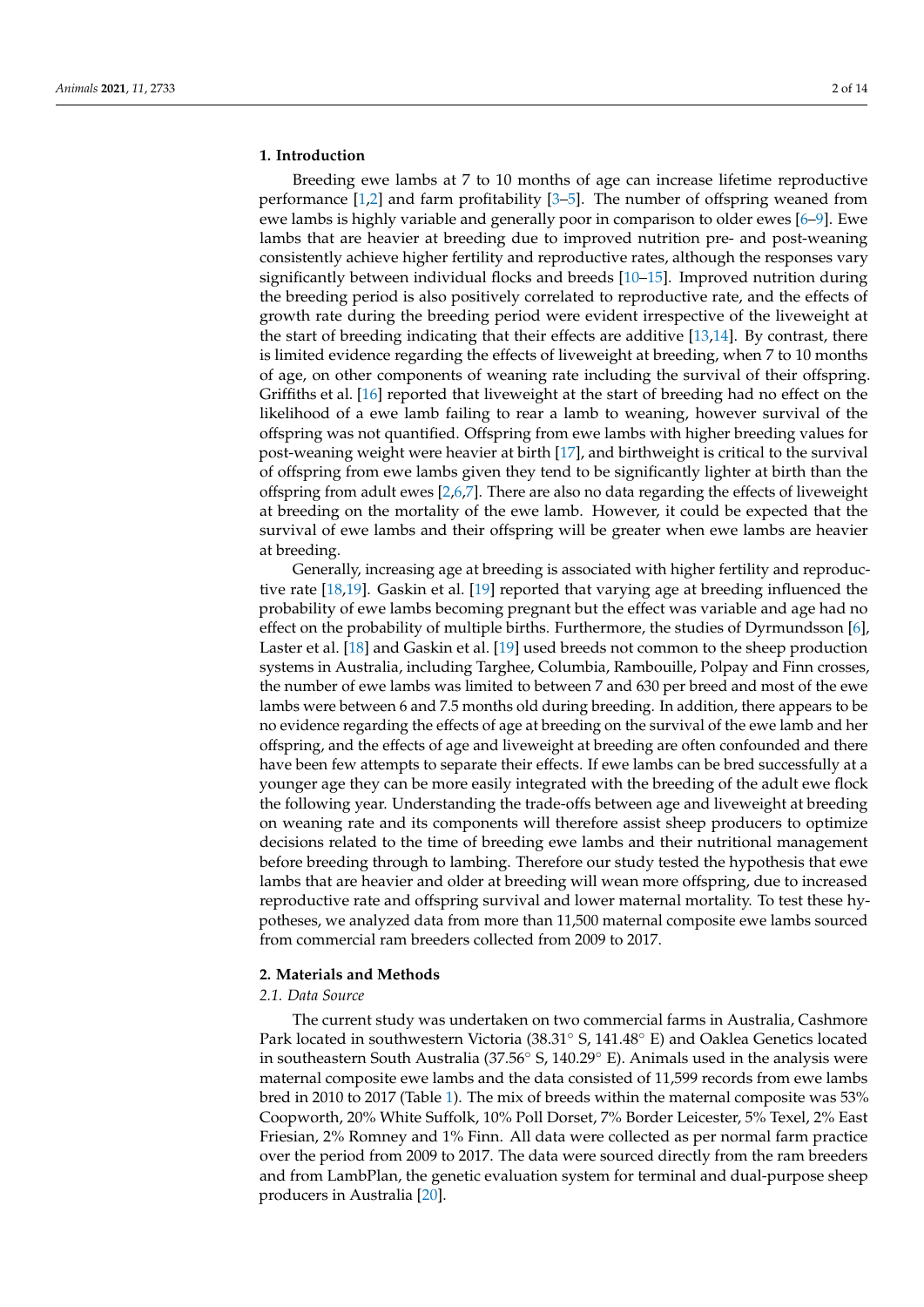| <b>Breeding Year</b> | Singleton | Twin | <b>Triplet</b> | <b>Total</b> |
|----------------------|-----------|------|----------------|--------------|
| 2010                 | 79        | 363  | 76             | 518          |
| 2011                 | 444       | 914  | 137            | 1495         |
| 2012                 | 489       | 1398 | 338            | 2225         |
| 2013                 | 367       | 868  | 151            | 1386         |
| 2014                 | 352       | 920  | 117            | 1389         |
| 2015                 | 311       | 805  | 79             | 1195         |
| 2016                 | 345       | 1262 | 131            | 1738         |
| 2017                 | 343       | 1135 | 175            | 1653         |
| Total                | 2730      | 7665 | 1204           | 11,599       |

<span id="page-2-0"></span>**Table 1.** Number of maternal composite ewe lambs bred by maternal birth type and breeding year.

#### *2.2. Animal Management and Measurements*

The following procedures were performed each year with only minor variations between years and farms. The dams of the ewe lambs used in this study were pregnancy scanned by transabdominal ultrasonography about 50 days after the end of breeding and separated into mobs of dry, single, twin and triplet bearing ewes. For each birth type, there was a single mob of adult ewes  $(13/4 \text{ to } 63/4 \text{ years old})$  and a single mob of ewe lambs  $(3/4 \text{ years})$ years old). The adult ewes were differentially fed during mid and late pregnancy to achieve body condition score targets at lambing of 2.7 to 2.8 for singles, 3.1 to 3.3 for twins and 3.4 to 3.5 for triplets. The condition score targets were less well defined for the ewe lambs, but the multiple bearing ewe lambs were preferentially fed compared to the single bearing ewe lambs. The ewe lambs commenced lambing about one-month after the adult ewes.

Prior to lambing, the single, twin and triplet bearing adult ewes were split into mobs of 150 to 250, 70 to 80 and 30 to 40, respectively. The single and multiple bearing ewe lambs were split into mobs of 120 to 150 and 70 to 80 for lambing. All offspring were tagged within 24 h of birth and their birth date, dam, sex, birth type, birth weight and survival at birth was recorded. From marking to weaning, all single bearing adult ewes and their offspring were combined into one mob, twin bearing adult ewes and their offspring were combined into one to three mobs and triplet bearing adult ewes and their offspring were combined into one mob. Single and multiple bearing ewe lambs and their offspring were managed as single mobs. Any dry ewes (failed to rear any offspring) were removed at marking.

All offspring were weighed at weaning and offspring that were tagged at birth but not present at weaning (mean age 84 days) were classified as dead. No ewe lambs were culled other than when their welfare was compromised. From weaning to breeding, all ewe offspring from adult ewes were managed together and the same applied for ewe offspring from the ewe lambs.

In most years ewe lambs were weighed at the start of breeding but in some years they were weighed 2 to 4 weeks pre-breeding. When this occurred their liveweight at the start of breeding was calculated assuming linear growth between the pre-breeding liveweight and another weight collected at the end of breeding or soon after. Ewe lambs were naturally bred with a single ram at a ratio of 100 to 120:1 for 42 days and the target growth rate during breeding was 100 to 200 g/day depending on seasonal conditions. The ewe lambs were not teased with vasectomized rams prior to the introduction of the entire rams. After breeding, all ewe lambs were managed as a single mob until pregnancy scanning. Management and measurements from pregnancy scanning onwards were as described earlier, with the addition that the identification of any ewe lambs that died during late pregnancy, lambing or lactation was recorded.

#### *2.3. Statistical Analysis*

Data were analyzed by the following methods using GENSTAT (Edition 19 [\[21\]](#page-13-6)). The Method of Restricted Maximum Likelihood was used to fit ewe liveweight and age at breeding with birth type of the ewe lamb as fixed effects while year was fitted as a random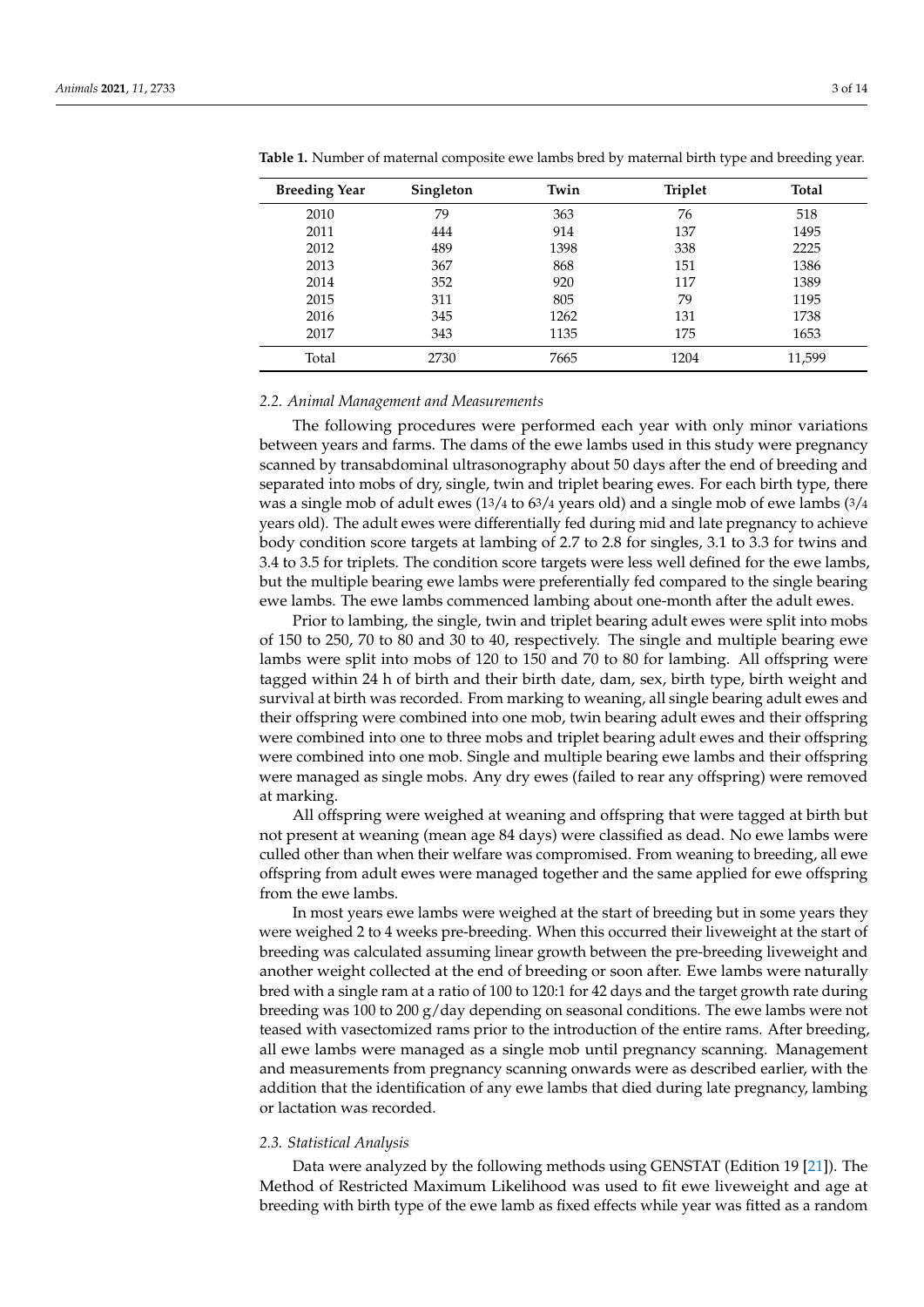effect. Reproductive rate and weaning rate were analyzed using a Generalized Linear Mixed Model with a multinomial distribution and logit link function as a function of different variables, including liveweight and age at breeding and birth type of ewe lamb as fixed effects and year as a random effect. For liveweight and age at breeding, quadratic effects were also examined.

Estimates of ewe survival were assessed by fitting Generalized Linear Mixed Models. The approach used a logit transformation and binomial distribution. Using additive models, logits were predicted as a function of birth type of ewe lamb, liveweight and age at breeding and pregnancy status fitted as fixed effects while year was fitted as a random effect. Both ewe liveweight and age at breeding were tested for quadratic effects.

Estimates of offspring survival were assessed by fitting Generalized Linear Mixed Models. The approach used a logit transformation and binomial distribution. Using additive models, logits were predicted as a function of lamb birth weight (quadratic effect), ewe liveweight and age at breeding, the ewe lambs' own birth type, offspring birth type and sex fitted as fixed effects while year and sire of offspring (nested within year) were fitted as random effects.

The Method of Restricted Maximum Likelihood was used to fit offspring birth weight data with liveweight and age of the ewe at breeding, birth type of ewe lamb and birth type and sex of offspring fitted as fixed effects where appropriate while year and sire of offspring (nested within year) were fitted as random effects.

All possible models in the analysis described above were examined with statistical significance of terms and interactions thereof accepted at  $p < 0.05$ .

#### **3. Results**

#### *3.1. Liveweight and Age at Breeding of Ewe Lambs*

The average liveweight of the whole flock at breeding was 40.2 kg and this varied between years from 38.0 to 43.4 kg (Table [2\)](#page-3-0). The liveweight at breeding was also influenced by the birth type of the ewe lambs (*p* < 0.001), and on average those born as singles were heavier than those born as twins or triplets (42.3 vs. 39.7 and 38.6 kg). The average age of the whole flock at breeding was 228 days and this varied between years from 221 to 235 days and it was also influenced by birth type ( $p < 0.001$ ; Table [2\)](#page-3-0). On average, ewe lambs born as singles were younger at breeding than those born as twins or triplets (222 vs. 229 vs. 236 days), because the multiple born ewe lambs were born one to two weeks earlier than the single-born ewe lambs. The average age of conception, estimated from the birth date of the offspring from ewe lambs and assuming a 150-day gestation, was 25 days after the start of breeding. Across all 11,599 ewe lambs in the study, over 60% were in the range 35 to 45 kg liveweight and 6 to 9 months of age at the start of breeding.

<span id="page-3-0"></span>**Table 2.** Average liveweight and age at breeding for the whole flock and single-, twin- and triplet-born maternal composite ewe lambs from 2010 to 2017.

| <b>Breeding</b> | Liveweight (kg) |                   |                   |                   | Age (Days) |                  |                  |                  |  |
|-----------------|-----------------|-------------------|-------------------|-------------------|------------|------------------|------------------|------------------|--|
| Year            | <b>Flock</b>    | Single            | Twin              | <b>Triplet</b>    | Flock      | Single           | Twin             | <b>Triplet</b>   |  |
| 2010            | 43.4            | 47.1              | 42.8              | 42.2              | 222        | 217              | 221              | 231              |  |
| 2011            | 41.9            | 43.4              | 41.3              | 41.4              | 222        | 211              | 224              | 240              |  |
| 2012            | 38.0            | 39.2              | 37.8              | 37.2              | 235        | 224              | 237              | 244              |  |
| 2013            | 40.5            | 42.6              | 39.8              | 39.3              | 229        | 229              | 229              | 233              |  |
| 2014            | 41.4            | 44.0              | 40.7              | 39.1              | 226        | 225              | 226              | 231              |  |
| 2015            | 39.3            | 41.4              | 38.7              | 37.2              | 230        | 228              | 231              | 232              |  |
| 2016            | 41.0            | 43.7              | 40.5              | 39.0              | 221        | 212              | 223              | 230              |  |
| 2017            | 38.9            | 40.9              | 38.7              | 36.7              | 232        | 225              | 233              | 235              |  |
| Mean            | 40.2            | 42.2 <sup>a</sup> | 39.7 <sup>b</sup> | 38.6 <sup>b</sup> | 228        | 221 <sup>a</sup> | 228 <sup>b</sup> | 235 <sup>c</sup> |  |

Different superscripts differ (*p* < 0.05) between ewe lambs born as singles, twins or triplets and comparisons only apply to the overall averages across the eight years.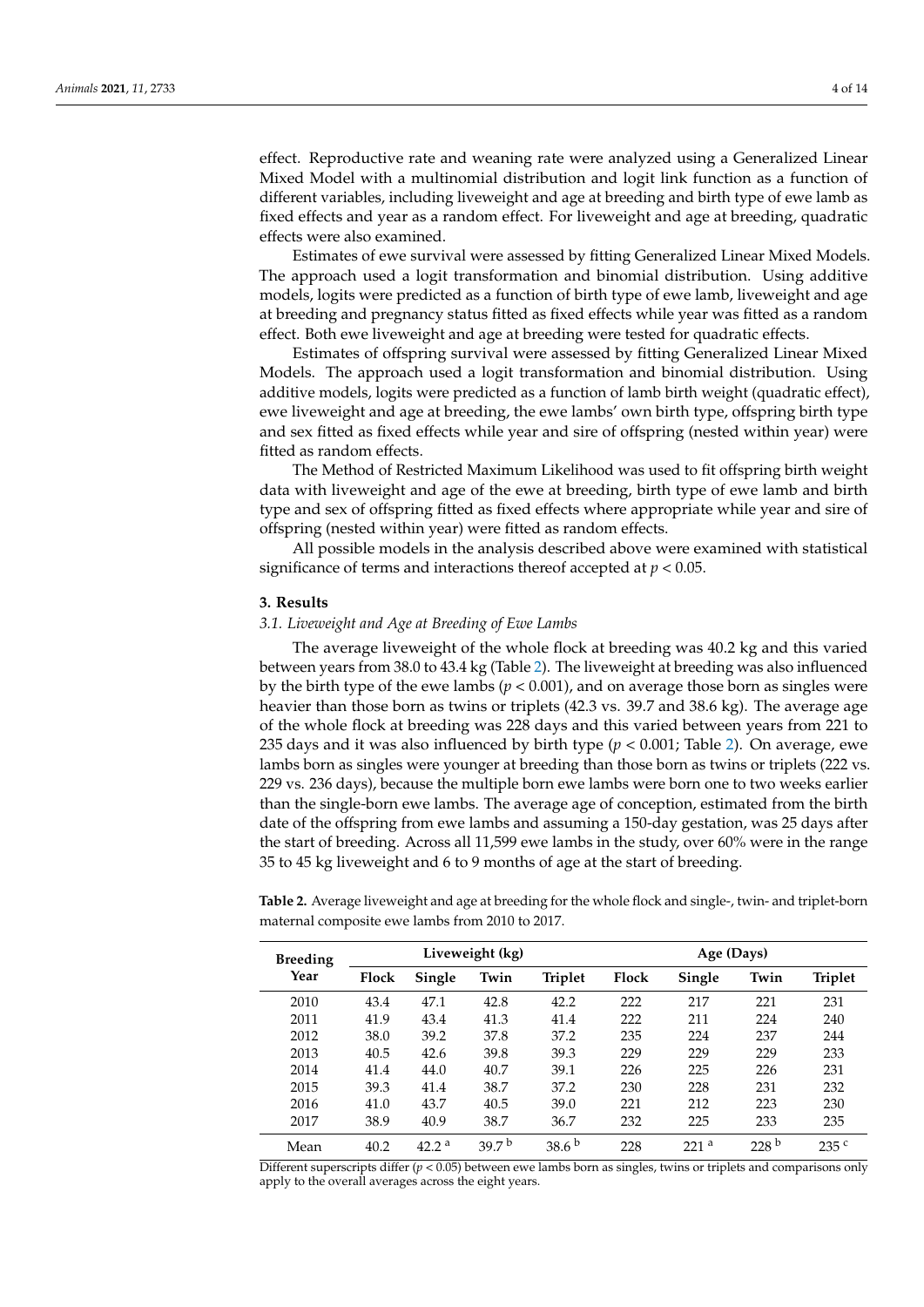#### *3.2. Reproductive Performance and Survival of Ewe Lambs*

The average fertility rate, reproductive rate and weaning rate of the whole flock was 76.4, 117.4 and 76.9%, respectively. This varied between years from 58 to 93% for fertility rate, 95 to 145% for reproductive rate and 58 to 102% for weaning rate (Table [3\)](#page-4-0). Reproductive performance appeared to increase over the eight years from 2010 to 2017. On average, there was no effect ( $p > 0.05$ ) of the ewe lambs' own birth type on fertility, however reproductive rate and weaning rate were lower for ewe lambs born as singles (110.4 and 69.1%) compared to those born as twins (115.8 and 76.1%) or triplets (121.1 and 80.1%).

<span id="page-4-0"></span>**Table 3.** Average fertility rate (% ewe lambs pregnant), reproductive rate (fetuses scanned per 100 ewes bred) and weaning rate (offspring weaned per 100 ewes bred) for the whole flock and single-, twin- and triplet-born maternal composite ewe lambs from 2010 to 2017.

| <b>Breeding</b> | Fertility |        |      | <b>Reproductive Rate</b> |       |        |                    | <b>Weaning Rate</b> |       |                   |                   |                   |
|-----------------|-----------|--------|------|--------------------------|-------|--------|--------------------|---------------------|-------|-------------------|-------------------|-------------------|
| Year            | Flock     | Single | Twin | Triple                   | Flock | Single | Twin               | <b>Triplet</b>      | Flock | Single            | Twin              | <b>Triplet</b>    |
| 2010            | 58        | 66     | 57   | 57                       | 95    | 106    | 93                 | 93                  | 58    | 57                | 59                | 55                |
| 2011            | 70        | 61     | 73   | 80                       | 108   | 90     | 113                | 132                 | 68    | 56                | 71                | 82                |
| 2012            | 70        | 64     | 72   | 72                       | 104   | 92     | 107                | 106                 | 67    | 58                | 69                | 73                |
| 2013            | 70        | 77     | 68   | 69                       | 112   | 124    | 106                | 118                 | 70    | 75                | 67                | 73                |
| 2014            | 74        | 71     | 74   | 78                       | 116   | 107    | 118                | 128                 | 83    | 78                | 85                | 85                |
| 2015            | 75        | 82     | 73   | 73                       | 111   | 117    | 109                | 110                 | 76    | 77                | 76                | 79                |
| 2016            | 87        | 88     | 87   | 85                       | 133   | 132    | 133                | 131                 | 80    | 66                | 82                | 91                |
| 2017            | 93        | 91     | 93   | 95                       | 145   | 139    | 146                | 153                 | 102   | 95                | 104               | 105               |
| Mean            | 76.4      | 77.7   | 76.9 | 78.6                     | 117.4 | 110.4a | 115.8 <sup>b</sup> | 121.1 <sup>b</sup>  | 76.9  | 69.1 <sup>a</sup> | 76.1 <sup>b</sup> | 80.1 <sup>b</sup> |

Different superscripts differ  $(p < 0.05)$  between ewe lambs born as singles, twins or triplets and comparisons only apply to the overall averages across the eight years.

> The overall survival of the whole flock between breeding and the weaning of their offspring was 96.7% and this varied between years from 93.7 to 98.7% (data not shown). The rate of survival of ewe lambs was not influenced by the ewe lambs' own birth type  $(p > 0.05)$  nor whether the ewe lamb was scanned to be carrying single or multiple fetuses  $(p > 0.05)$ .

#### *3.3. Offspring Birthweight and Survival*

The proportion of single-, twin- and triplet offspring born to ewe lambs was 28, 67 and 5%, respectively. The average birthweight of the offspring from ewe lambs was 4.3 kg, and this varied from 3.8 to 4.6 kg between the years (Table [4\)](#page-5-0). The single-born offspring were heavier at birth than the twins or triplets (4.9 vs. 4.2 vs. 3.6 kg; *p* < 0.001), and the male offspring were consistently heavier at birth than the females (4.5 vs. 4.2 kg; *p* < 0.001). The birth weights were slightly greater for offspring from twin- compared to single-born ewe lambs (4.43 vs. 4.37 kg, *p* < 0.05).

The average survival of offspring from ewe lambs was 68%, and this varied from 61 to 72% between years. Survival was influenced by the offspring's birth type ( $p < 0.001$ ) and sex ( $p < 0.001$ ) and the maternal birth type ( $p < 0.01$ ). There was no significant difference in the survival of single- and twin-born offspring, but their survival was much greater than the survival of triplet-born offspring (Table [4\)](#page-5-0). Likewise, the survival of female offspring was significantly higher than the survival of male offspring (76 vs. 57%; *p* < 0.001). Lastly, survival was higher for offspring from ewe lambs born as triplets or twins compared to those from single-born ewe lambs (69% vs. 68% vs. 65%, respectively).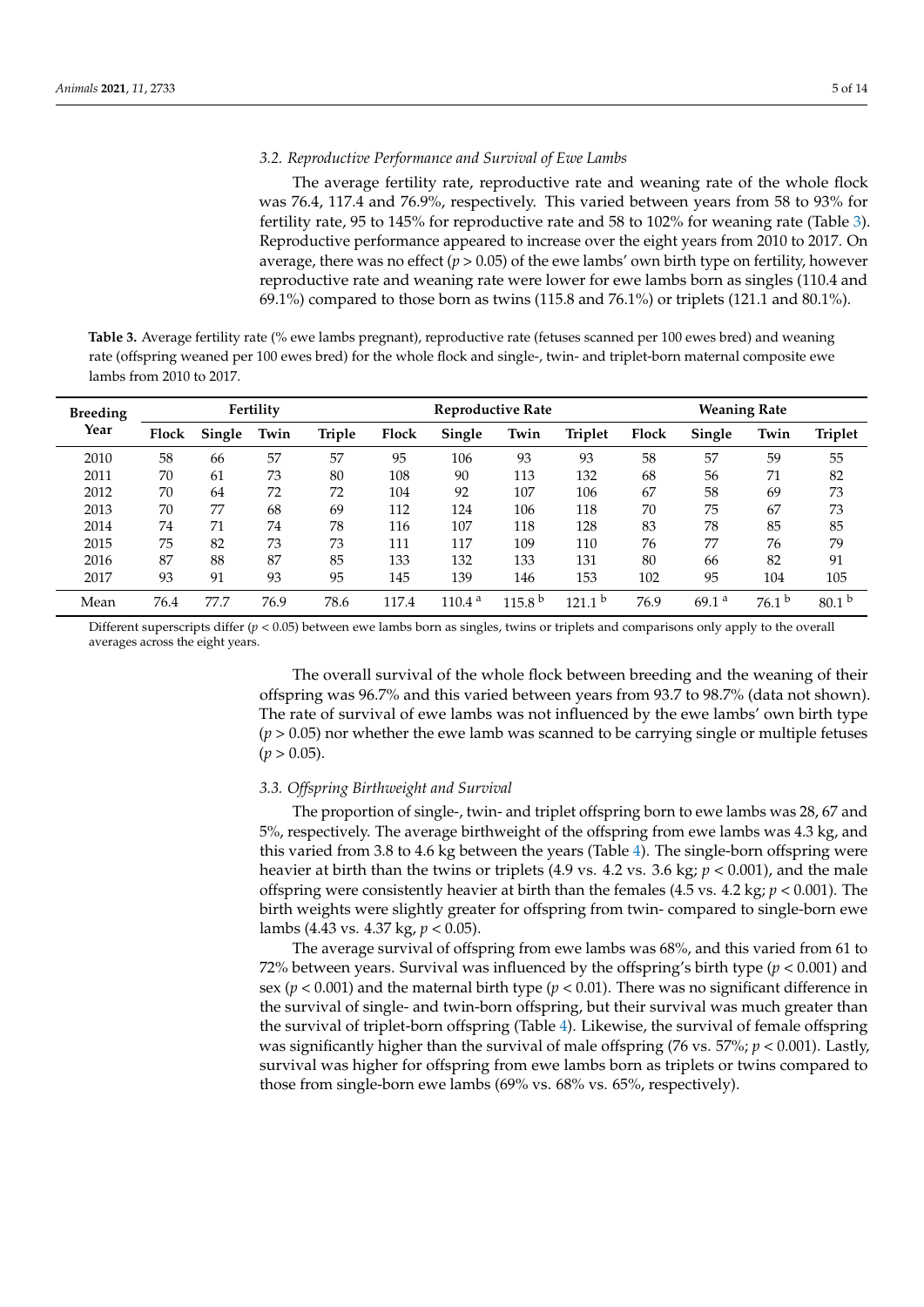| <b>Breeding</b> |       | <b>Birth Weight</b> |                   |                   |       | Survival          |                   |                   |  |
|-----------------|-------|---------------------|-------------------|-------------------|-------|-------------------|-------------------|-------------------|--|
| Year            | Flock | Single              | Twin              | <b>Triplet</b>    | Flock | Single            | Twin              | <b>Triplet</b>    |  |
| 2010            | 4.42  | 4.96                | 4.31              | 3.04              | 61.3  | 61.3              | 61.7              | 50.0              |  |
| 2011            | 4.31  | 5.00                | 4.09              | 3.48              | 66.8  | 67.7              | 67.2              | 52.4              |  |
| 2012            | 4.49  | 5.27                | 4.25              | 3.63              | 68.0  | 67.1              | 71.3              | 48.4              |  |
| 2013            | 4.19  | 4.68                | 4.07              | 3.54              | 67.3  | 64.8              | 68.7              | 65.0              |  |
| 2014            | 4.64  | 5.13                | 4.53              | 3.87              | 72.0  | 80.7              | 70.5              | 43.7              |  |
| 2015            | 4.40  | 4.85                | 4.15              | 3.85              | 69.3  | 74.2              | 69.0              | 32.8              |  |
| 2016            | 3.80  | 4.19                | 3.67              | 3.05              | 62.3  | 61.1              | 64.1              | 44.4              |  |
| 2017            | 4.57  | 5.14                | 4.41              | 3.85              | 70.5  | 77.8              | 68.6              | 50.9              |  |
| Mean            | 4.32  | 4.89 <sup>a</sup>   | 4.20 <sup>b</sup> | 3.58 <sup>c</sup> | 67.7  | $69.5^{\text{a}}$ | 67.8 <sup>a</sup> | 48.0 <sup>b</sup> |  |

<span id="page-5-0"></span>**Table 4.** Average birth weight (kg) and survival to weaning (%) of all offspring and single-, twinand triplet-born offspring from maternal composite ewe lambs from 2010 to 2017.

Different superscripts differ ( $p < 0.05$ ) between offspring from ewe lambs born as singles, twins or triplets and comparisons only apply to the overall averages across the eight years.

#### *3.4. Liveweight and Age at Breeding Effects on Weaning Rate*  $L$  Liveweight and  $L_3$  and  $L$  recently  $L_j$  poles on the ring rate

*3.4. Liveweight and Age at Breeding Effects on Weaning Rate*

Liveweight at breeding was related to weaning rate and the response was curvilinear  $(p < 0.001$ ; Figure [1\)](#page-5-1). The number of offspring weaned per ewe increased by about 3% for each additional kilogram of liveweight at breeding between 35 and 45 kg, and if ewe lambs reached 45 kg at the start of breeding, their weaning rate was within 5% of their maximum for a given age at breeding. The effects of age at breeding on weaning rate was linear and increased by  $0.4\%$  per day over the range from 6 to 9 months of age ( $p < 0.001$ ). There was no significant interaction between liveweight and age at breeding, so their effects on weaning rate were additive.

<span id="page-5-1"></span>

**Figure 1.** The effect of liveweight at the start of breeding on weaning rate for ewe lambs that were (bottom), 7, 8 or 9 (top) months of age. The data represent over 11,500 maternal composite ewe lambs 6 (bottom), 7, 8 or 9 (top) months of age. The data represent over 11,500 maternal composite ewe lambs and the average across the ewe lambs' own birth type. The average 95% confidence interval across all scenarios was  $\pm$ 6.6%.

There was also a significant effect of the ewe lambs' own birth type on the weaning There was also a significant effect of the ewe lambs' own birth type on the weaning rate response to liveweight ( $p < 0.001$ ; Figure 2[\).](#page-6-0) At the same liveweight and age at breeding, weaning rate was significantly higher for ewe lambs that were born as twins or triplets compared to those born as singles.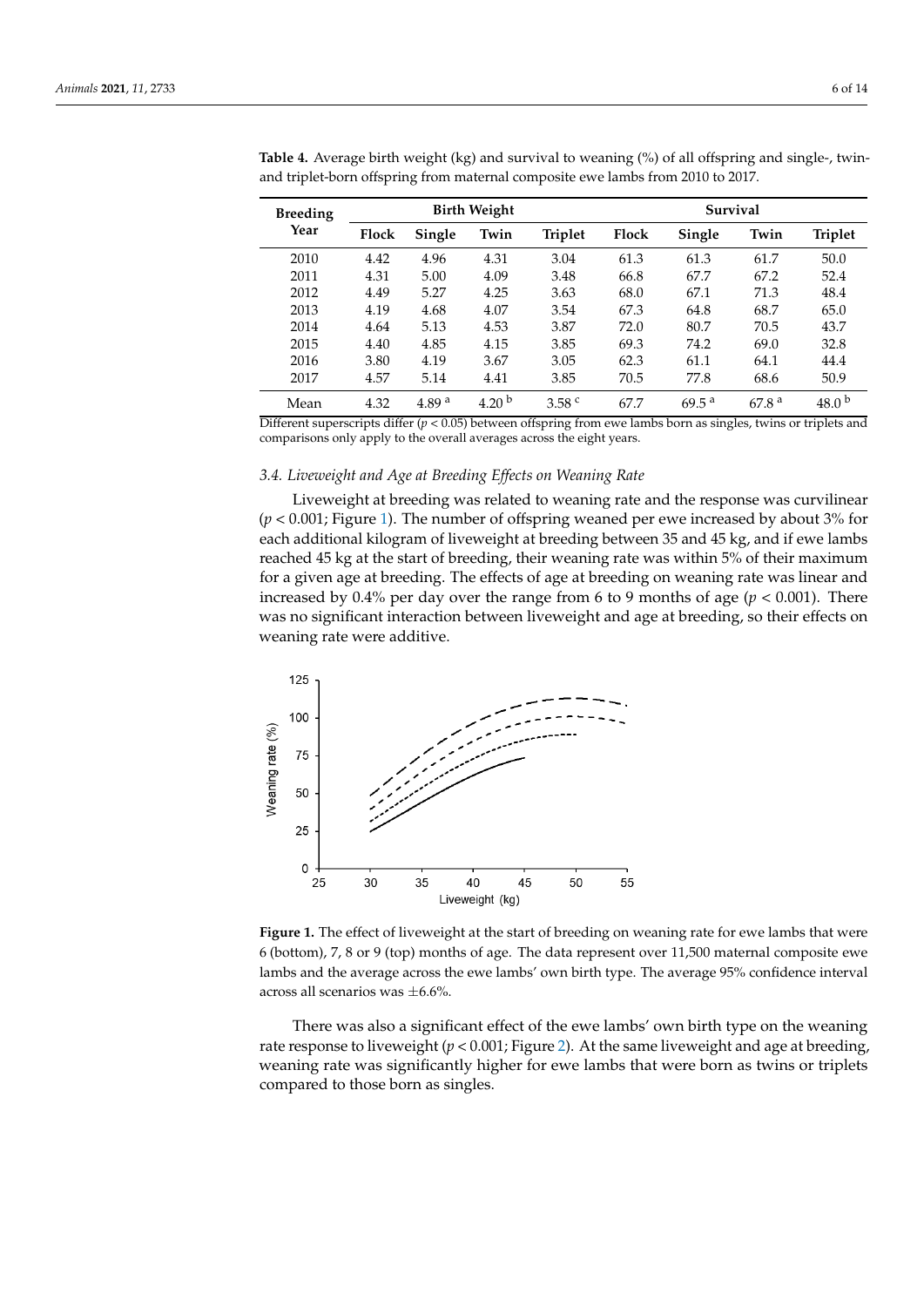<span id="page-6-0"></span>

Figure 2. The effect of liveweight at the start of breeding on weaning rate for ewe lambs that were born a single (bottom), twin or triple (top). The data represent over 11,500 maternal composite ewe lambs and weaning rates are predicted at 7.5 months of age. The average 95% confidence interval across all scenarios was  $\pm 6.6\%$ .

# 3.5. Liveweight and Age at Breeding Effects on Reproductive Rate given also agent and the breeding. There we reproduce the curvilinear effect of a curvilinear effect on reproducible

Liveweight at breeding was related to reproductive rate and the response was curvilinear ( $p < 0.001$ ; Figure 3). [R](#page-6-1)eproductive rate increased by about 4.6% for each additional kilogram of liveweight at breeding between 35 and 45 kg, and if ewe lambs reached 45 kg at the start of breeding, their reproductive rate was within 5% of their maximum for a given age at breeding. There was also a curvilinear effect of age at breeding on reproductive rate ( $p < 0.01$ ). Reproductive rate only increased by a further 2-3% when the ewe lambs were older than 8 months of age at the start of breeding, and there was no difference in reproductive rate between ewe lambs that were  $8.5$  versus 9 months of age at the start of breeding (Figure [3\)](#page-6-1). There was no significant interaction between liveweight and age at breeding, so their effects on reproductive rate were additive. breeding, so their effects on reproductive rate were additive.

<span id="page-6-1"></span>

**Figure 3.** The effect of liveweight at the start of breeding on reproductive rate for ewe lambs that **Figure 3.** The effect of liveweight at the start of breeding on reproductive rate for ewe lambs that were 6 (bottom), 7, 8 or 9 (top) months of age. The data represent over 11,500 maternal composite were 6 (bottom), 7, 8 or 9 (top) months of age. The data represent over 11,500 maternal composite ewe lambs and the average across the ewe lambs own birth type. The average 95% confidence interval across all scenarios was  $\pm 10.0$ %.

There was also a significant effect of the ewe lambs' own birth type on the reproductive rate response to liveweight ( $p < 0.001$ ; Figure [4\)](#page-7-0). At the same liveweight and age at breeding, reproductive rate was significantly higher for ewe lambs born as twins or triplets compared to those born as singles.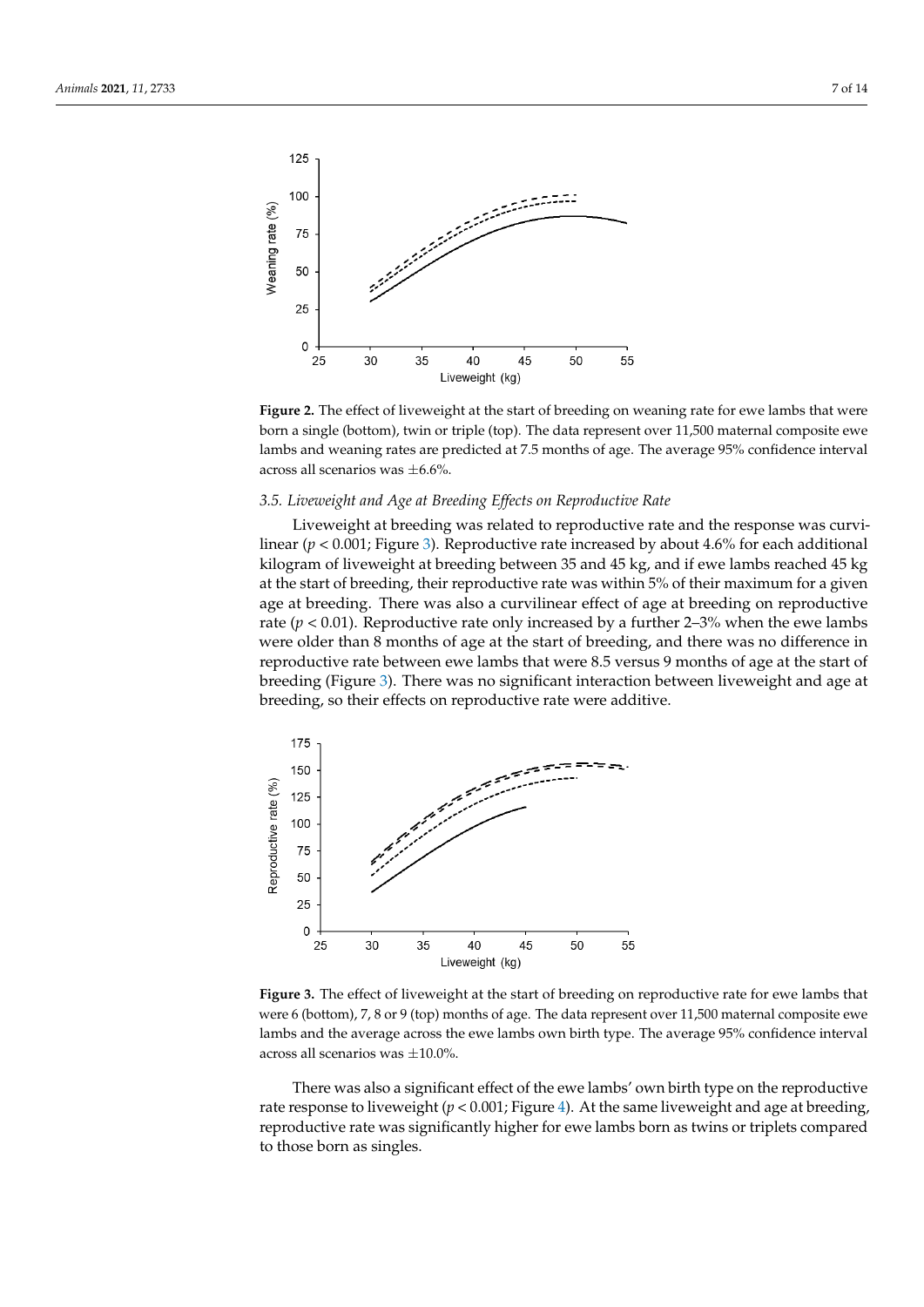<span id="page-7-0"></span>

**Figure 4.** The effect of liveweight at the start of breeding on reproductive rate for ewe lambs that **Figure 4.** The effect of liveweight at the start of breeding on reproductive rate for ewe lambs that were born a single (bottom), twin or triple (top). The data represent over 11,500 maternal composite were born a single (bottom), twin or triple (top). The data represent over 11,500 maternal composite ewe lambs and reproductive rates are predicted at 7.5 months of age. The average 95% confidence ewe lambs and reproductive rates are predicted at 7.5 months of age. The average 95% confidence interval across all scenarios was ±10.0%. interval across all scenarios was ±10.0%.

### *3.6. Liveweight and Age at Breeding Effects on Offspring Birthweight 3.6. Liveweight and Age at Breeding Effects on Offspring Birthweight*

Ewe lambs that were heavier or older at breeding produced offspring that were heavier at birth (Tabl[e 5](#page-7-1)). Both liveweight and age were significant ( $p < 0.001$ ) when fitted together and each explained additional variance in offspring birthweight, despite liveweight and age being positively related to each other ( $r^2 = 0.35$ ;  $p < 0.001$ ). An extra 10 kg of liveweight at breeding increased offspring birthweight by 0.19 kg and an extra 30 days of age at breeding increased offspring birthweight by 0.14 kg. There was also a significant effect of maternal birth type ( $p < 0.05$ ), and birth weights were slightly higher for offspring from ewe lambs that were born a twin or triple after adjustment for differences in their liveweight and age at breeding.

<span id="page-7-1"></span>**Table 5.** Regression coefficients (±s.e.) of Restricted Maximum Likelihood Model analysis that pre-**Table 5.** Regression coefficients (±s.e.) of Restricted Maximum Likelihood Model analysis that predicts birthweight (kg) of individual offspring from liveweight and age of maternal composite lambs at breeding, birth type of ewe lamb and birth type and sex of offspring. Data represents a ewe lambs at breeding, birth type of ewe lamb and birth type and sex of offspring. Data represents a combined analysis across all years and all terms are significant (*p* < 0.001). combined analysis across all years and all terms are significant (*p* < 0.001).

| Term                        | Coefficient $(\pm s.e.)$ |  |  |  |
|-----------------------------|--------------------------|--|--|--|
| Constant <sup>A</sup>       | $3.22 \pm 0.184$         |  |  |  |
| Liveweight at breeding (kg) | $0.0193 \pm 0.00186$     |  |  |  |
| Age at breeding (days)      | $0.0045 \pm 0.00061$     |  |  |  |
| Own birth type twin         | $0.09 \pm 0.021$         |  |  |  |
| Own birth type triple       | $0.09 \pm 0.030$         |  |  |  |
| Offspring birth type twin   | $-0.80 \pm 0.019$        |  |  |  |
| Offspring birth type triple | $-1.50 \pm 0.039$        |  |  |  |
| Offspring female            | $-0.24 \pm 0.015$        |  |  |  |

 $\overline{A}$  The birth weight constant is for single-born male offspring from ewe lambs born a single.

<sup>A</sup> The birth weight constant is for single-born male offspring from ewe lambs born a single. the females were lighter ( $p < 0.001$ ) than the males, but the interactions between liveweight or age at breeding and both birth type and sex were not significant. In other words, the effects of the liveweight and age of the ewe lambs at breeding on offspring birthweight were similar regardless of the birth type or sex of their offspring. The multiple-born offspring were lighter  $(p < 0.001)$  than the single-born offspring, and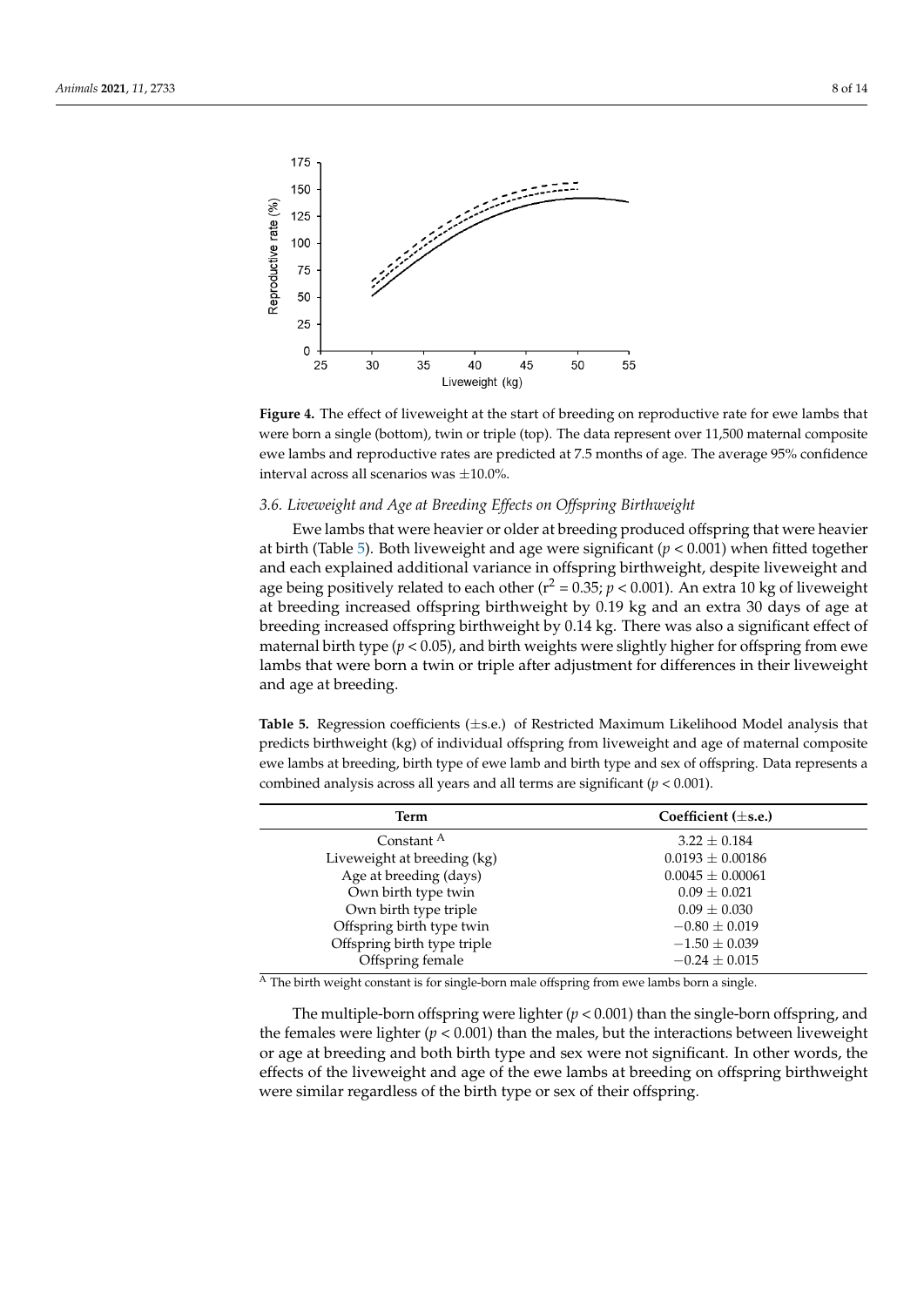# *3.7. Liveweight and Age at Breeding Effects on Offspring Survival*

Birthweight of offspring was strongly correlated with their survival to weaning (*p* < 0.001; Table [6\)](#page-8-0). Survival increased up to a birthweight of 5 kg and only declined marginally for birth weights up to 6.5 kg. Birth type and sex of offspring did not alter the shape of the birthweight versus survival curve  $(p > 0.05)$ , but they did influence the absolute survival at a given birthweight. At the same birthweight, the single-born offspring were about 4% more likely to survive than the twin-born offspring which in turn were about 7% more likely to survive than the triplet-born offspring  $(p < 0.001)$ . The male offspring also had a significantly lower survival than the female offspring at the same birthweight  $(p < 0.001)$ .

<span id="page-8-0"></span>**Table 6.** Regression coefficients (±s.e.) of General Linear Mixed Model analysis that predicts survival to weaning of individual offspring in terms of age of maternal composite ewe lambs at breeding and offspring birthweight, birth type and sex. Data represent a combined analysis across all years and data were transformed (logit). All terms are significant ( $p < 0.001$ ), except age at breeding ( $p = 0.05$ ).

| Term                     | Coefficient $(\pm s.e.)$ |  |  |  |  |
|--------------------------|--------------------------|--|--|--|--|
| Constant <sup>A</sup>    | $-4.8 \pm 0.51$          |  |  |  |  |
| Age at breeding (days)   | $0.0032 \pm 0.00163$     |  |  |  |  |
| Birthweight (kg)         | $2.18 \pm 0.173$         |  |  |  |  |
| Birthweight squared (kg) | $-0.20 \pm 0.020$        |  |  |  |  |
| Birth type twin          | $-0.31 \pm 0.075$        |  |  |  |  |
| Birth type triple        | $-0.73 \pm 0.133$        |  |  |  |  |
| Female                   | $0.44 \pm 0.054$         |  |  |  |  |

 $\overline{A}$  The survival constant is for single male offspring.

Increasing liveweight at breeding increased the survival of the single-, twin- and triplet-born offspring  $(p < 0.05)$ . However, the survival of the single-, twin- and triple-born offspring increased by only 0.4% per kg of extra liveweight at breeding over the range between 35 and 45 kg and there were no further gains in survival of offspring if the ewe lambs achieved 45 kg or more at the start of breeding. Furthermore, when offspring birth weight was added to the statistical model, the effects of liveweight at breeding on offspring survival were no longer significant.

Increasing age at breeding increased the offspring survival for all birth types over the range of 6 to 9 months. The response was linear (*p* < 0.001) and equivalent to 0.16% per day of extra age at breeding. When birth weight of offspring was added to the model, the effects of age at breeding on offspring survival remained just significant (*p* = 0.05; Table [6\)](#page-8-0). The effect of age at breeding on offspring survival was not significant ( $p = 0.14$ ) when maternal birth type was included in the model. Survival was higher for offspring from ewe lambs that were born as multiples, even after adjustment for birthweight, presumably in part because they were older at breeding.

### *3.8. Liveweight and Age at Breeding Effects on Survival of Ewe Lambs*

The survival of ewe lambs during late pregnancy, lambing and lactation was influenced by both their liveweight ( $p < 0.001$ ) and age ( $p < 0.01$ ) at breeding (Figure [5\)](#page-9-0). The effect of liveweight was quadratic whereas the effect of age was linear. There was no significant effect of the ewe lambs' own birth type or her pregnancy status on survival rate.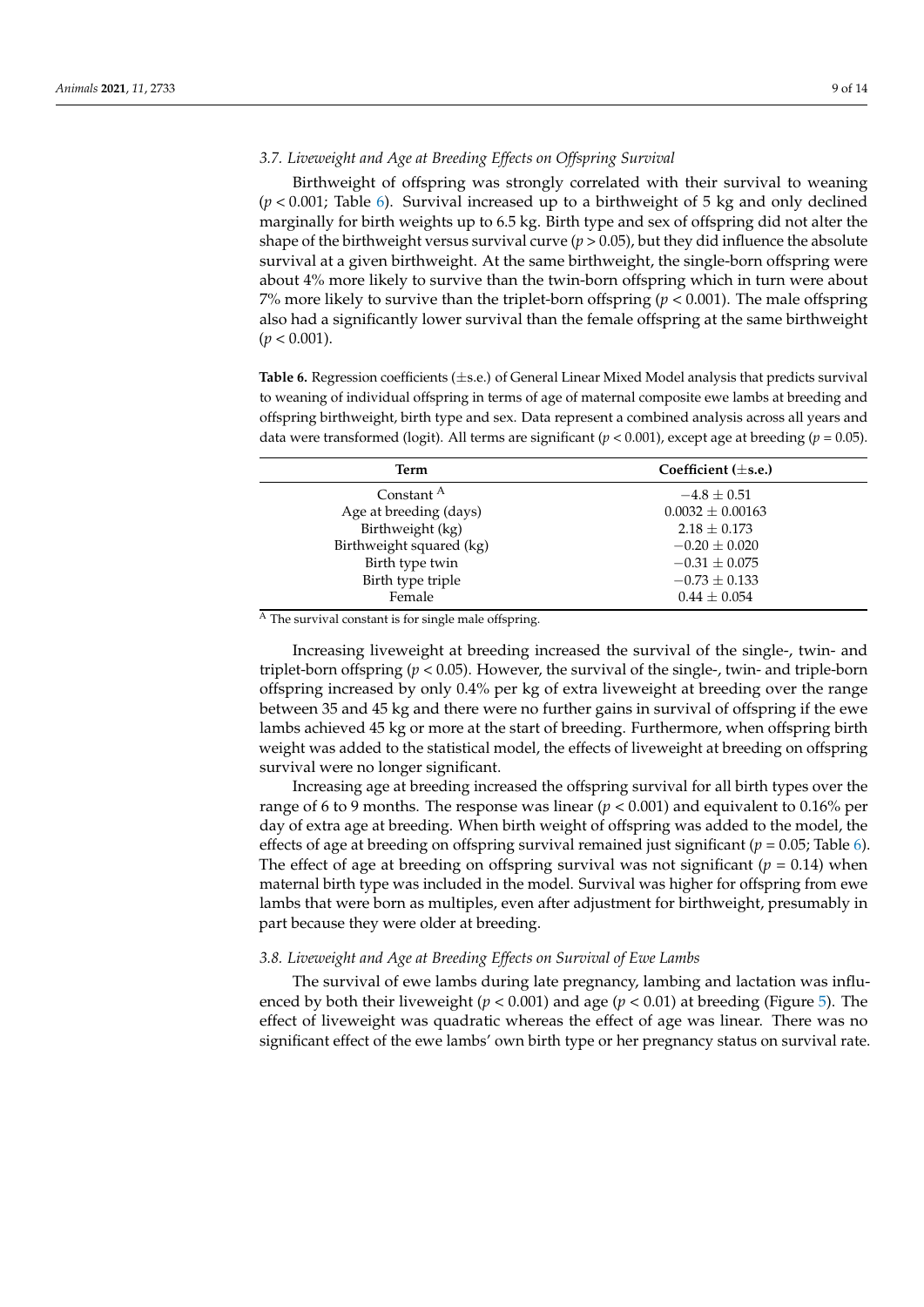<span id="page-9-0"></span>

**Figure 5.** The effect of liveweight at the start of breeding on survival of ewe lambs that were 6 (bottom), 7, 8 or 9 (top) months of age. The data represent over 8800 maternal composite ewe lambs that were pregnant and the average across the ewe lambs' own birth type and her pregnancy status. that were pregnant and the average across the ewe lambs' own birth type and her pregnancy status. The average 95% confidence interval across all scenarios was  $\pm$ 0.7%.

## **4. Discussion 4. Discussion**

Maternal composite ewe lambs that were heavier and older at the start of the breeding ing period weaned more offspring than lighter and younger ewes, which supports our period weaned more offspring than lighter and younger ewes, which supports our hypothesis. The number of offspring weaned per ewe increased by about 3% for each additional kilogram at breeding between 35 and 45 kg, but if the ewe lambs reached 45 kg at the start of breeding their weaning rate was within 5% of their maximum for a given age at at breeding. This response between 35 and 45 kg is double that reported from survey data breeding. This response between 35 and 45 kg is double that reported from survey data from New Zealand reported by Kenyon et al. [22], and to our knowledge this is the first from New Zealand reported by Kenyon et al. [\[22\]](#page-13-7), and to our knowledge this is the first study to report the curvilinear effect of liveweight at breeding on the number of offspring study to report the curvilinear effect of liveweight at breeding on the number of offspring weaned from ewe lambs. By contrast to the effects of liveweight at the start of breeding, weaned from ewe lambs. By contrast to the effects of liveweight at the start of breeding, the effects of age at breeding on weaning rate was linear and increased by 0.4% per day over the range from 6 to 9 months of age. Most of the ewe lambs in the study were in the study were in the study were in the study were in the study were in the study were in the study were in the study were in the study w range 35 to 45 kg and 6 to 9 months. Within those ranges, a 1-kg increase in liveweight at the start of breeding had the equivalent effect on weaning rate as an extra 7 days of age at the start of breeding had the equivalent effect on weaning rate as an extra 7 days of age at the start of breeding. The earlier ewe lambs can be bred successfully, the easier they can be start of bred successfully, the easier they can be integrated with the breeding of the adult ewe flock the following year. This trade-off being the state of the adult ewe flock the following year. This trade-off means that reducing the breeding age of prospective mothers by one month would require the means that reducing the breeding age of prospective mothers by one month would require them to grow about 30% faster from birth to breeding to avoid compromising the weaning<br>where the increase weapons rate of their progeny.<br>I Issue avec les

Heavier ewe lambs at the start of breeding weaned more offspring than lighter ewes due largely to their higher reproductive rate rather than the better survival of their offspring. The effect of liveweight at the start of breeding on reproductive rate was curvilinear, so the effect of interesting on the start of breeding on reproductive rate was currilinear, so that if ewe lambs achieved 45 kg at the start of breeding their reproductive rate was within ear, so that if ewe lambs achieved 45 kg at the start of breeding their reproductive rate was 5% of the maximum achieved at heavier liveweights. Curvilinearity of this response to liveweight at breeding has also been reported for other flocks of non-Merino ewe lambs [\[15](#page-13-0)[,23\]](#page-13-8), although the critical weight beyond which the gains in reproductive rate become marginal varies between 45 and 50 kg. By contrast, in Merino ewe lambs responses are mostly linear at least up to 50 to 55 kg  $\left[\frac{0}{10-12,14,15}\right]$  $\left[\frac{0}{10-12,14,15}\right]$  $\left[\frac{0}{10-12,14,15}\right]$ . In our study, the reproductive rate increased by about  $4.6\%$  per kg between 35 and 45 kg, which is similar or slightly greater than other studies using Merino ewe lambs  $[10,11,14,15]$  $[10,11,14,15]$  $[10,11,14,15]$  $[10,11,14,15]$  and more than double that reported for maternal composite, Romney and Coopworth ewe lambs in New Zealand [\[23\]](#page-13-8). This variation in the response is presumably due to differences between experimental flocks in factors such as breed, genetics, mature body size and nutrition during mating. Therefore, the principal is clear that when bred early, managing maternal composite ewe lambs to be as heavy as realistically feasible will improve their reproductive rate. However, in practice, the overall target liveweight at breeding for individual flocks and the cost-effectiveness of Heavier ewe lambs at the start of breeding weaned more offspring than lighter ewes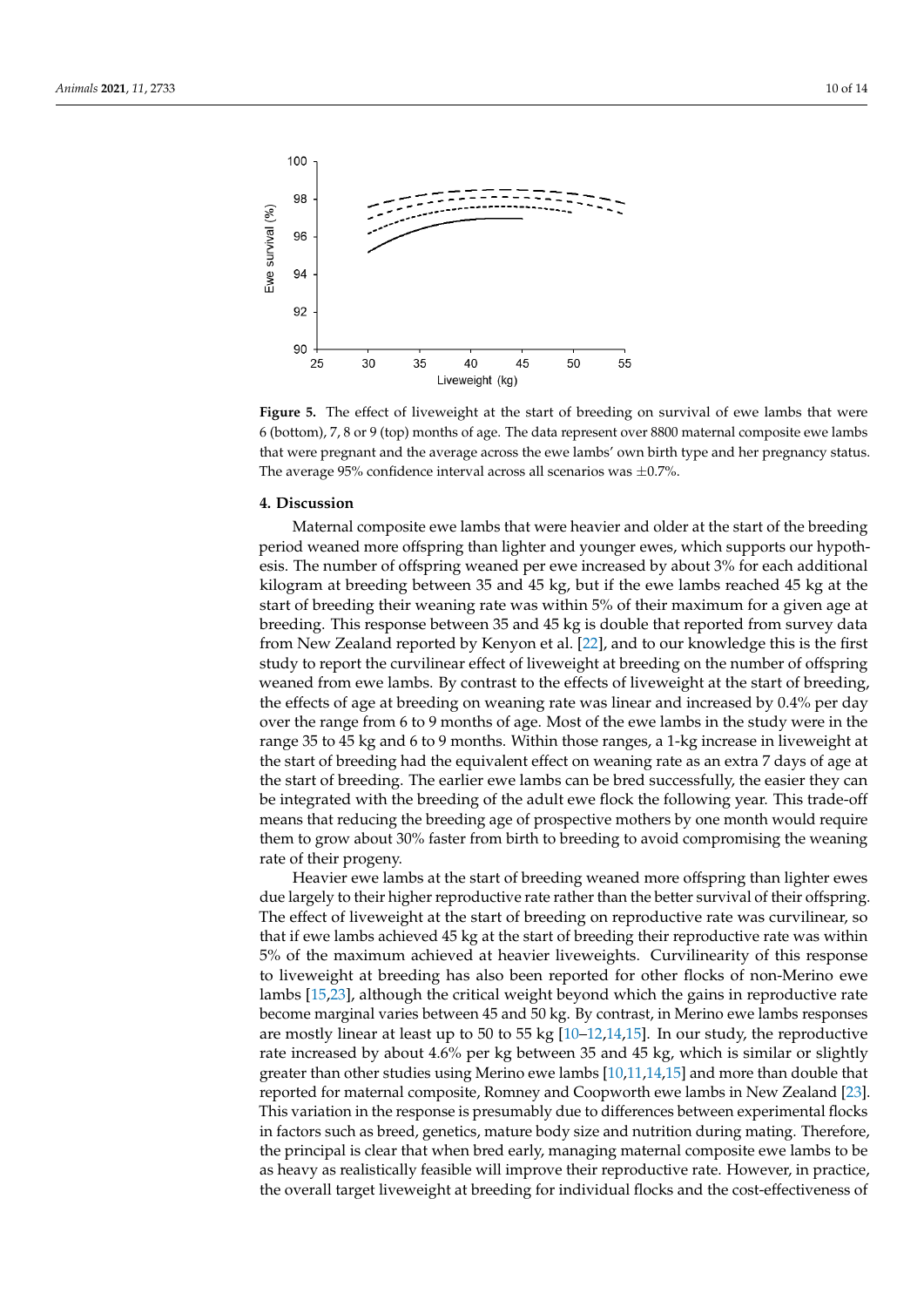providing additional supplementary feed to certain animals within each flock pre-breeding will vary for specific management settings.

The relatively small effect of liveweight at the start of breeding on the survival of their offspring to weaning was surprising. The survival of the single- and twin-born offspring increased by only 0.4% per kg of extra liveweight at breeding over the range between 35 and 45 kg, and there were no further gains in survival of offspring if the ewe lambs achieved 45 kg or more at the start of breeding. This is the first study to directly relate the liveweight at breeding of individual ewe lambs to the survival of their offspring, but the results appear to be similar to Griffiths et al. [\[16\]](#page-13-1) who reported that liveweight at the start of breeding had no effect on the risk of single or twin bearing ewe lambs failing to rear any offspring to lamb marking at 3 to 6 weeks of age. Mulvaney et al. [\[24\]](#page-13-9) also reported minimal differences in offspring survival between ewe lambs that weighed 36 kg versus 42 kg at breeding. In our study, there were minimal differences in the survival of the single- and twin-born offspring for ewe lambs of the same liveweight at breeding. This suggests that nutritional management of ewe lambs during pregnancy is a more important determinant of offspring survival than liveweight at breeding, which is again consistent with Griffiths et al. [\[16\]](#page-13-1) where liveweight change from pregnancy scanning to lambing had a much greater effect than liveweight at breeding on the risk of failing to rear any offspring. It also indicates that the differential management of the single- and twin-bearing flocks involved in our study during both pregnancy and lambing was effective at reducing the difference in offspring survival normally observed when single- and twin-bearing ewes are managed together regardless of age and breed [\[25](#page-13-10)[–30\]](#page-13-11). Nevertheless, in the current study the survival of single- and twin-born offspring from ewe lambs was typically less than 70% and lower than 50% in triplet-born offspring. This emphasizes the importance of management during pregnancy and lambing to improve the survival rates of offspring from ewe lambs regardless of their liveweight at breeding, and more work is needed to develop management guidelines to improve offspring survival from ewe lambs.

Ewe lambs that were older at the start of breeding weaned more offspring due to both increased reproductive rate and higher survival of offspring. This is the first study to separate the effects of age and liveweight on the components of weaning rate, as they are often confounded. There was a curvilinear effect of age at breeding on reproductive rate that increased only marginally when ewe lambs were older than 8 months at the start of breeding, and there was no difference in reproductive rate between the ewe lambs that were 8.5 versus 9 months of age at the start of breeding. The ewe lambs in this dataset were not teased using vasectomized rams and the estimated date of conception was about 25 days after the start of breeding, so the absolute age at breeding beyond which there are no further gains in reproductive rate may vary between flocks. Whilst reproductive rate did not increase significantly above 8 months of age, age of breeding up to 9 months of age increased the survival of their offspring by about 4% per month regardless of their birth type. We therefore conclude that ewes that were 8 months of age at the start of breeding were sufficiently mature to become pregnant, however older ewe lambs were more capable of successfully rearing their offspring to weaning. Together with the responses to liveweight at the start of breeding, these data will contribute to whole farm economic modelling to determine the optimal liveweight and age for breeding maternal composite ewe lambs.

The age of the ewe lambs at breeding had a greater impact on offspring survival than their liveweight at breeding. The liveweight and age of ewe lambs at breeding both had significant effects on the birth weight of their offspring. It was predicted that an extra 10 kg of liveweight at breeding or one month of age at breeding independently increased the birth weight of their offspring by 0.19 and 0.14 kg, respectively. These effects of liveweight at breeding on birth weight and the quadratic relationship between birthweight and survival were similar to that observed for ewe lambs [\[12](#page-12-10)[,30\]](#page-13-11) and adult ewes regardless of breed [\[27](#page-13-12)[–29\]](#page-13-13). The optimum birth weight for the offspring from ewe lambs was about 5 kg in our study, which is similar to that reported by Schreurs et al. [\[31\]](#page-13-14) but greater than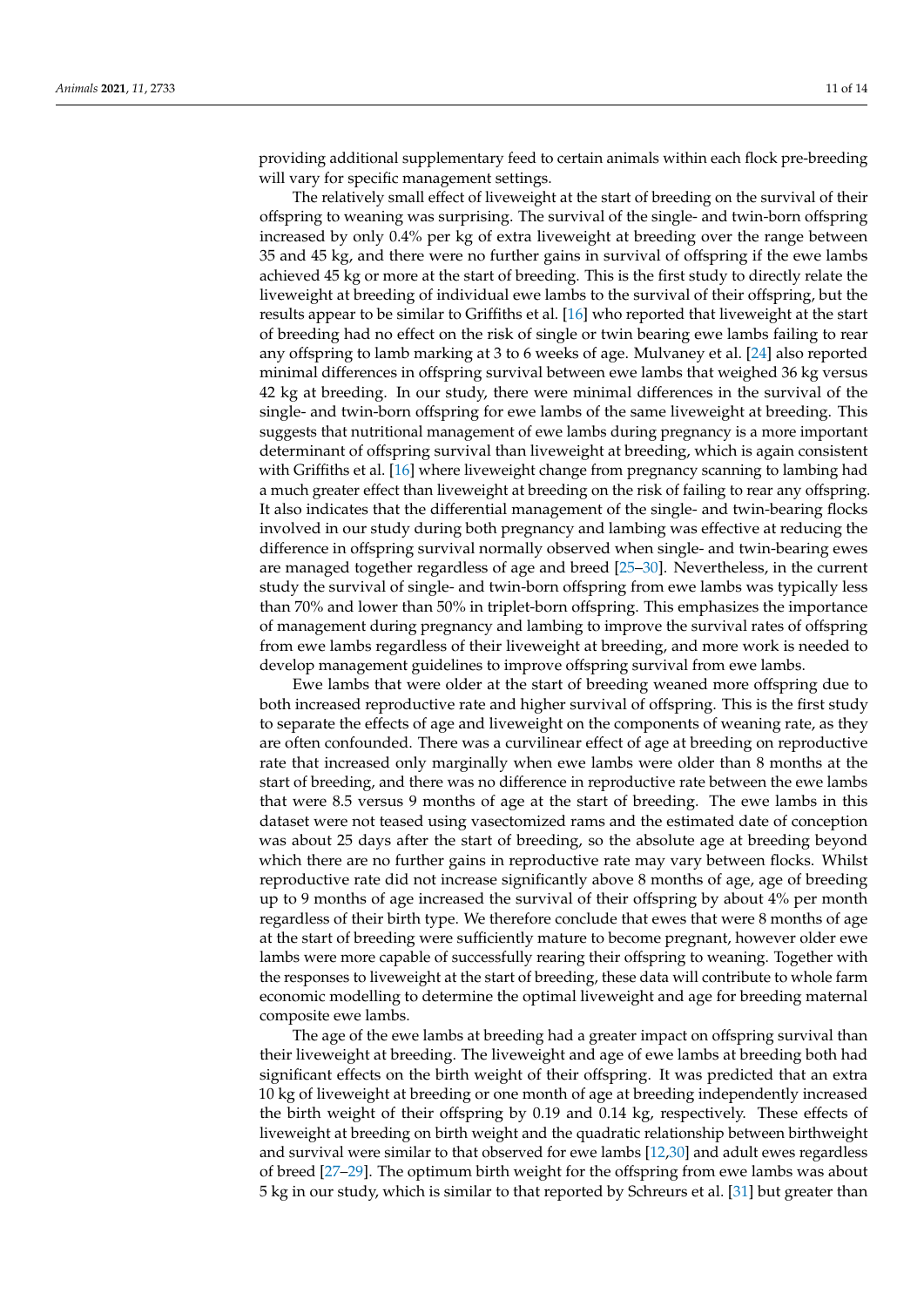that reported by Young et al. [\[25\]](#page-13-10) and McMillan [\[29\]](#page-13-13). The effects of the age of ewe lambs on birthweights have not been reported previously. Furthermore, the tendency for liveweight at breeding to influence survival was not evident when birthweight was included in the model, whereas the effect of age at breeding on survival remained even after accounting for the effects of age at breeding on birthweight. Clearly, the benefits of age at breeding on offspring survival are achieved via mechanisms additional to birthweight. These effects of age at breeding on offspring survival may be mediated via an improved mothering ability and or milk production, since it has been reported that Lacaune ewe lambs mated before 8 months of age produced significantly less milk in their first lactation than older ewe lambs [\[32\]](#page-13-15). This suggests that we need more detailed studies on the mechanism by which age at breeding affects offspring survival to produce a comprehensive program for

On average, only 3% of ewe lambs died between pregnancy diagnosis and the weaning of their offspring, which was lower than the 4.4 to 13.4% mortality reported for four cohorts of ewe lambs on three commercial farms in New Zealand [\[33\]](#page-13-16). The mortality of young ewes was influenced by both liveweight and age at breeding, but their effects were small. Flay et al. [\[33\]](#page-13-16) reported no association between the pre-breeding condition score and mortality. The reason for the slightly higher mortality of ewe lambs that were heavier than 45 kg at breeding in our study is not known, but it could not be attributed to a higher proportion of twin offspring as litter size had no significant effect on dam mortality. It was also expected that mortality would be lower for ewe lambs that were older at breeding, but the linear effect of age on mortality was less than 0.25% per month. We therefore conclude that the effects of the liveweight and age at breeding of ewe lambs on their weaning rate are mainly mediated via reproductive rate and or offspring survival but not dam mortality. Furthermore, the minimal effects of liveweight at breeding on either dam mortality or mortality of their offspring suggests that breeding all ewe lambs regardless of their liveweight will not adversely impact animal welfare. The decision to select only a proportion of ewe lambs for breeding based on a minimum liveweight at breeding will depend on whether there are any adverse impacts on their reproductive performance at the subsequent breeding, which requires further investigation.

Multiple-born ewe lambs were about 3 kg lighter than single-born ewe lambs when they were bred at 6 to 9 months of age, and yet they conceived and raised more progeny even after an adjustment for the difference in liveweight or age at breeding. Some smaller studies observed no association between the ewe's own birth type and her reproductive performance at 7 to 9 months of age [\[10](#page-12-6)[,11](#page-12-11)[,13](#page-12-7)[,14\]](#page-12-8). Although the mechanisms that underpinned the effect of own birth type on reproductive performance in the current study were not tested, they are likely to be related to management and environment rather than genetics. Multiple-born and reared lambs are known to gain weight more rapidly following weaning [\[34\]](#page-13-17), and higher growth rates from weaning to breeding have been associated with more ewes achieving estrus for a given liveweight [\[35\]](#page-13-18). In addition, the higher reproductive performance of these multiple-born lambs at 6 to 9 months of age in our study was not as evident at their second breeding at 19–20 months (Rosales-Nieto unpublished data). These findings may have implications for differential liveweight targets at breeding for single and multiple-born ewe lambs because comparable reproductive outcomes can be achieved at a breeding liveweight 2–3 kg less for multiple-born ewe lambs than single-born ewe lambs.

### **5. Conclusions**

managing young ewes optimally.

The present study quantified the effects of liveweight and age at breeding on the reproductive performance of more than 11,500 maternal composite ewe lambs. Ewe lambs that were heavier and older at the start of the breeding period weaned more offspring than lighter and younger ewes. The curvilinear effect of liveweight on weaning rate was driven largely by impacts on reproductive rate, whereas the age effect on weaning rate was linear and ewe lambs that were older weaned more offspring due to increases in both reproductive rate and survival of offspring. Quantifying the scale of this trade-off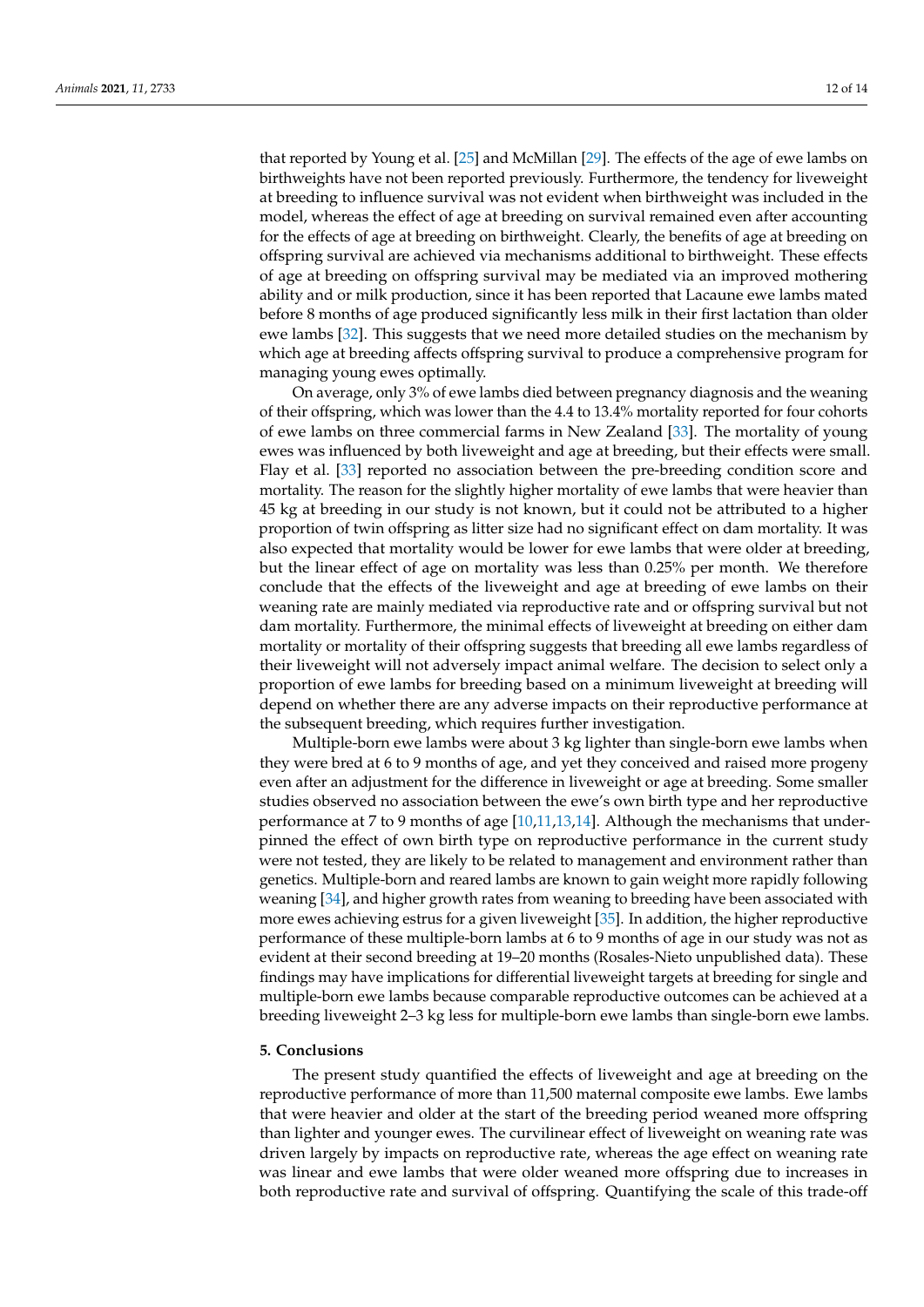between liveweight and age at breeding on weaning rate and its components will assist sheep producers to make more informed decisions relating to the time of breeding ewe lambs and their nutritional management before breeding through to lambing. However, further work is needed to establish the economic optimum liveweight and age at breeding ewe lambs in different environments, including whether it is more profitable to only breed a proportion of ewe lambs based on a minimum liveweight at breeding. In the current study, the overall survival of offspring was less than 70% so more work is also needed to develop management guidelines to improve offspring survival from ewe lambs.

**Author Contributions:** Conceptualization, A.N.T.; investigation, J.K. and D.P.; formal analysis, G.K. and A.N.T.; data curation, E.B. and A.N.T.; writing—original draft preparation, A.N.T. and C.A.R.-N.; writing—review and editing, A.N.T. and C.A.R.-N.; project administration, A.N.T.; funding acquisition, A.N.T. All authors have read and agreed to the published version of the manuscript.

**Funding:** This research was funded by Meat and Livestock Australia and Murdoch University.

**Institutional Review Board Statement:** Ethical review and approval were not required for this study, which used existing data already collected as part of normal farm practice.

**Data Availability Statement:** None of the data were deposited in an official repository, yet information can be available upon request.

**Conflicts of Interest:** The authors declare no conflict of interest. The funders had no role in the design of the study; in the collection, analyses, or interpretation of data; in the writing of the manuscript, or in the decision to publish the results.

#### **References**

- <span id="page-12-0"></span>1. Fogarty, N.M.; Ingham, V.M.; Gilmour, A.R.; Afolayan, R.A.; Cummins, L.J.; Hocking-Edwards, J.E.; Gaunt, G.M. Genetic evaluation of cross bred lamb production. 5. Age of puberty and lambing performance of yearling crossbred ewes. *Aust. J. Agric. Res.* **2007**, *58*, 928–934. [\[CrossRef\]](http://doi.org/10.1071/AR06401)
- <span id="page-12-1"></span>2. Kenyon, P.R.; van der Linden, D.S.; West, D.M.; Morris, S.T. The effect of breeding hoggets on lifetime performance. *N. Z. J. Agric. Res.* **2011**, *54*, 321–330. [\[CrossRef\]](http://doi.org/10.1080/00288233.2011.611148)
- <span id="page-12-2"></span>3. Young, J.M.; Thompson, A.N.; Kennedy, A.J. Bioeconomic modelling to identify the relative importance of a range of critical control points for prime lamb production systems in south west Victoria. *Anim. Prod. Sci.* **2010**, *50*, 748–756. [\[CrossRef\]](http://doi.org/10.1071/AN09103)
- 4. Farrell, L.J.; Kenyon, P.R.; Morris, S.T.; Tozer, P.R. The impact of hogget and mature flock reproduction success on sheep farm productivity. *Agriculture* **2020**, *10*, 566. [\[CrossRef\]](http://doi.org/10.3390/agriculture10110566)
- <span id="page-12-3"></span>5. Tocker, J.; Behrendt, R.; Raeside, M.; Malcolm, B. The impact of ewe lamb mating and different feeding strategies over summerautumn on profit and risk: A case study in south-west Victoria. *Anim. Prod. Sci.* **2020**, *61*, 1137–1150. [\[CrossRef\]](http://doi.org/10.1071/AN20107)
- <span id="page-12-4"></span>6. Dyrmundsson, O.R. Puberty and early reproduction performance in sheep. *Anim. Breed. Abstr.* **1973**, *41*, 273–289.
- <span id="page-12-9"></span>7. Corner, R.A.; Mulvaney, F.J.; Morris, S.T.; West, D.M.; Morel, P.C.H.; Kenyon, P.R. A comparison of the reproductive performance of ewe lambs and mature ewes. *Small Rumin. Res.* **2013**, *114*, 126–133. [\[CrossRef\]](http://doi.org/10.1016/j.smallrumres.2013.05.018)
- 8. Kenyon, P.R.; Thompson, A.N.; Morris, S.T. Mating ewe lambs successfully to improve lifetime performance. *Small Rumin. Res.* **2014**, *118*, 2–15. [\[CrossRef\]](http://doi.org/10.1016/j.smallrumres.2013.12.022)
- <span id="page-12-5"></span>9. Edwards, S.J.; Juengel, J.L. Limits on hogget lambing; the fertility of the young ewe. *N. Z. J. Agric. Res.* **2017**, *60*, 1–22. [\[CrossRef\]](http://doi.org/10.1080/00288233.2016.1253592)
- <span id="page-12-6"></span>10. Rosales Nieto, C.A.; Ferguson, M.B.; Macleay, C.A.; Briegel, J.R.; Martin, G.B.; Thompson, A.N. Selection for superior growth advances the onset of puberty and increases reproductive performance in ewe lambs. *Animal* **2013**, *7*, 990–997. [\[CrossRef\]](http://doi.org/10.1017/S1751731113000074) [\[PubMed\]](http://www.ncbi.nlm.nih.gov/pubmed/23394163)
- <span id="page-12-11"></span>11. Rosales Nieto, C.A.; Ferguson, M.B.; Macleay, C.A.; Briegel, J.R.; Wood, D.A.; Martin, G.B.; Thompson, A.N. Ewe lambs with higher mating values for growth achieve higher reproductive performance when mated at age 8 months. *Theriogenology* **2013**, *80*, 427–435. [\[CrossRef\]](http://doi.org/10.1016/j.theriogenology.2013.05.004)
- <span id="page-12-10"></span>12. Paganoni, B.L.; Ferguson, M.B.; Ferrio, S.; Jones, C.; Kearney, G.A.; Kenyon, P.R.; MacLeay, C.; Vinoles, C.; Thompson, A.N. Early reproductive losses are a major factor contributing to the poor reproductive performance of Merino ewe lambs mated at 8-10 months of age. *Anim. Prod. Sci.* **2014**, *54*, 762–772. [\[CrossRef\]](http://doi.org/10.1071/AN13240)
- <span id="page-12-7"></span>13. Rosales Nieto, C.A.; Ferguson, M.B.; Thompson, H.; Briegel, J.R.; Macleay, C.A.; Martin, G.B.; Thompson, A.N. Relationships among puberty, muscle and fat, and liveweight gain during mating in young female sheep. *Reprod. Domest. Anim.* **2015**, *50*, 637–642. [\[CrossRef\]](http://doi.org/10.1111/rda.12542)
- <span id="page-12-8"></span>14. Thompson, A.N.; Bairstow, C.; Ferguson, M.B.; Kearney, G.A.; Macleay, C.; Thompson, H.; Paganoni, B.L. Growth pattern to the end of the mating period influences the reproductive performance of Merino ewe lambs mated at 7 to 8 months of age. *Small Rumin. Res.* **2019**, *179*, 1–6. [\[CrossRef\]](http://doi.org/10.1016/j.smallrumres.2019.08.007)